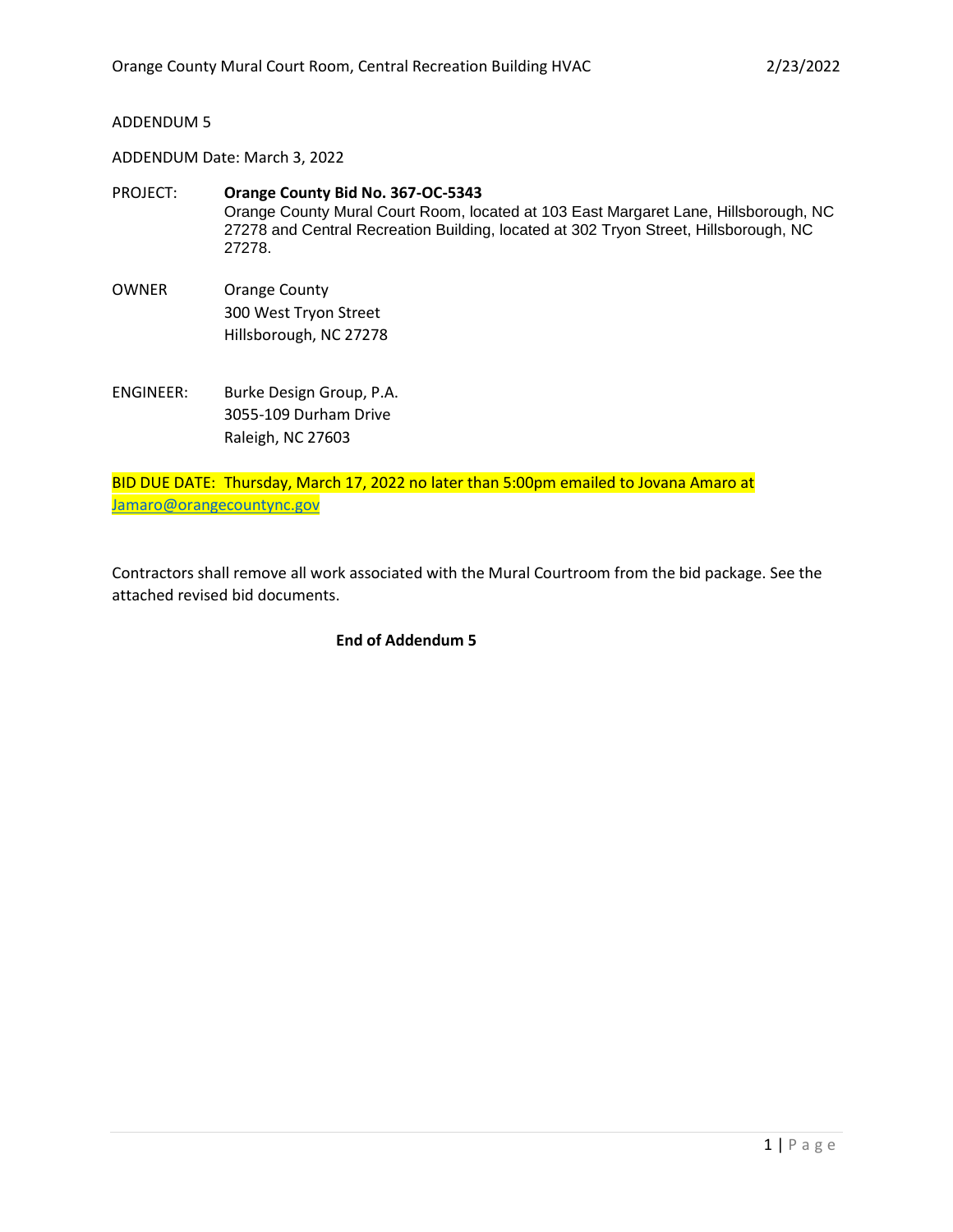### COUNTY OF ORANGE FINANCIAL SERVICES – PURCHASING PO BOX 8181 HILLSBOROUGH, NORTH CAROLINA 27278 **ORANGE COUNTY BID NO. 367-OC5343** RFP DATE: January 14, 2022

ATTENTION:

#### **INTERESTED VENDORS**

Orange County requests your competitive quotation to furnish the item(s) listed below for Orange County **Mural Court Room, located at 103 East Margaret Lane, Hillsborough, NC 27278 and Central Recreation Building, located at 302 Tryon Street, Hillsborough, NC 27278.**

A non-mandatory site visit is scheduled for **January 26, 2022 2pm** at the site. We will meet at **300 West Tryon Street, Hillsborough NC 27278, at the Central Recreation Building, then we will go to the Orange County Courthouse located at 103 East Margaret**  Lane for the Mural Courtroom. This is the only scheduled time for contractors to view the site. By submission of a bid the contractor acknowledges he/she fully understands the extent of the project.

Please transmit this quotation via email (pdf format), to the Orange County Purchasing Agent- [jamaro@orangecountync.gov](mailto:jamaro@orangecountync.gov) by **February 10, 2022 no later than 5:00pm**

REVISED BID DUE DATE Please transmit this quotation via email (pdf format), to the Orange County Purchasing Agent[jamaro@orangecountync.gov](mailto:jamaro@orangecountync.gov) by **March 17, 2022 no later than 5:00pm**

| <b>ITEM#</b>                                                                                                                                                                     | <b>COMMODITIES/GOODS OR SERVICES</b>                                                                                                                                                                                                                           |  |
|----------------------------------------------------------------------------------------------------------------------------------------------------------------------------------|----------------------------------------------------------------------------------------------------------------------------------------------------------------------------------------------------------------------------------------------------------------|--|
|                                                                                                                                                                                  | Provide a labor and materials to replace the existing HVAC unit that provides HVAC to the Mural Court<br>Room, per drawings G1, G2, M1, M2, M3, E1, E2, E3, E4 dated 12/16/2021 and G1, S1 dated 11/23/2021.                                                   |  |
|                                                                                                                                                                                  | All work shall be performed during normal hours of operation (Monday - Friday 8am to 5pm) All shutdown<br>work requires a 72 hour notice to owner. Contractor must complete FM Global Hot Work Permit Training<br>within the last year if performing hot work. |  |
|                                                                                                                                                                                  | SUBMIT PRICING ON ATTACHMENT A                                                                                                                                                                                                                                 |  |
| 2                                                                                                                                                                                | Provide a labor and materials to replace the existing HVAC unit that provides HVAC to the Central<br>Recreation Building, per drawings M1, M2, M3, M4, M5, E1, E2, E3 DATED 12/16/2021 AND G1, S1, S2, S3<br>dated 11/23/2021                                  |  |
|                                                                                                                                                                                  | All work shall be performed during normal hours of operation (Monday - Friday 8am to 5pm) All shutdown<br>work requires a 72 hour notice to owner. Contractor must complete FM Global Hot Work Permit Training<br>within the last year if performing hot work. |  |
|                                                                                                                                                                                  | SUBMIT PRICING ON ATTACHMENT A                                                                                                                                                                                                                                 |  |
|                                                                                                                                                                                  | <b>REMOVED FROM SCOPE OF WORK</b>                                                                                                                                                                                                                              |  |
| PLEASE STATE FIRM DELIVERY TIME TO START AFTER RECEIPT OF PURCHASE ORDER:                                                                                                        |                                                                                                                                                                                                                                                                |  |
| <b>DAYS</b><br>PLEASE STATE NUMBER OF DAYS TO COMPLETE THE PROJECT AFTER COMMENCEMENT:<br><b>DAYS</b>                                                                            |                                                                                                                                                                                                                                                                |  |
| Will any people working on this job make less than \$14.95 per hour YES<br>If yes, the lowest hourly wage to be paid any employee shall be: \$<br>$NO$ <sub>-----</sub><br>/HOUR |                                                                                                                                                                                                                                                                |  |
| **SEE ATTACHED INSTRUCTIONS TO BIDDERS**                                                                                                                                         |                                                                                                                                                                                                                                                                |  |

| License | (if applicable) |                                      |
|---------|-----------------|--------------------------------------|
|         |                 | BY                                   |
|         |                 | (Proposal must be signed in writing) |
| ADDRESS |                 | FAX:                                 |
|         |                 |                                      |
|         |                 |                                      |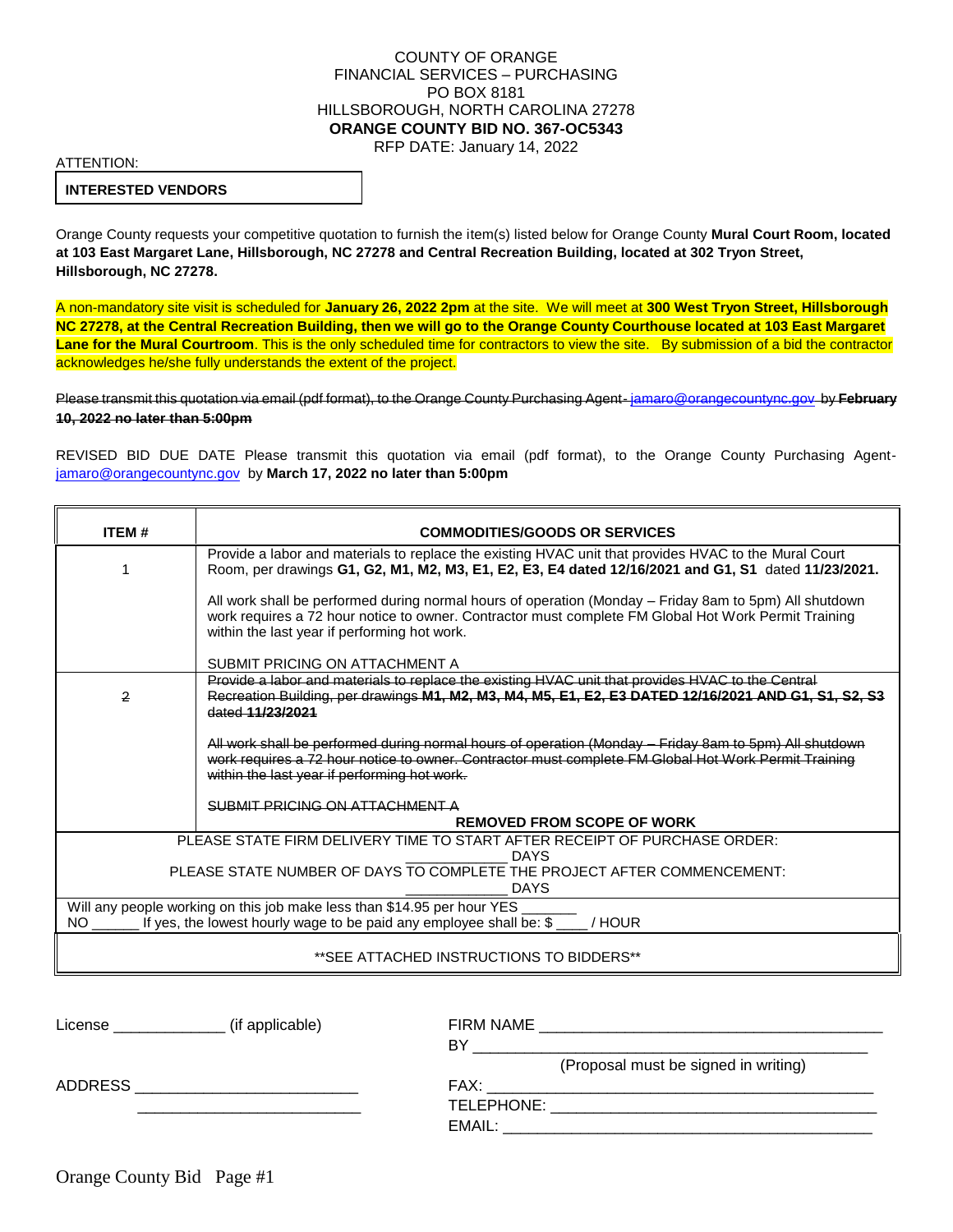# **COUNTY OF ORANGE** FINANCIAL SERVICES – PURCHASING **PO BOX 8181 2405 Meadowlands Drive HILLSBOROUGH, NORTH CAROLINA 27278 Instructions to Bidders**

- 1.All bids and proposals shall be for furnishing apparatus, supplies, materials, equipment and/or work and services in accordance with the applicable plans and specifications prescribed by Orange County. Plans and/or specifications may be obtained at the Orange County Finance Department Purchasing Division, 405 Meadowlands Drive, Hillsborough, North Carolina, 27278.
- 2.Orange County reserves the right to:
	- o award lowest responsible bidder that is responsive,
	- $\circ$  to reject any or all bids,
	- o And to waive minor irregularities.
- 3.The successful bidder shall comply fully with the requirements of General Statutes, Section 143-129 and 143-131, as amended. This is an informal range; therefore there will not be a formal opening. Results will be made available after award.
- 4.In the event of default by any contractor or vendor Orange County may procure from other sources whatever service or item is being bid, and holds the contractor responsible for any excess cost occasioned thereby.
- 5.Payment by check or Electronic Funds Transfer is due thirty days after completion and inspection unless otherwise specifically provided; subject to any discounts allowed.
- 6.North Carolina sales and use tax shall be included in the bid amount.
- 7.Bids submitted via email shall be accepted and are the preferred receipt method. **Email to [jamaro@orangecountync.gov.](mailto:jamaro@orangecountync.gov)**
- 8.Proposals received after opening date and time shall not be considered.
- 9.Bids must be signed and submitted on the attached form of proposal
- 10. The successful contractor shall be responsible for obtaining all permits and inspections.
- 11. The successful contractor shall be required to agree to and sign the Orange County Construction Agreement (copy attached). Among the items included in that agreement are the County's Insurance requirements and sales tax.
- 12. All contractors are hereby notified that they must have proper license under the State laws governing their respective trades. Please display license number on your submittal.
- 13. Please direct questions concerning this bid document to Jovana Amaro, Purchasing Agent, Orange County Financial Services, (919) 245-2651 or via email at [jamaro@orangecountync.gov](mailto:jamaro@orangecountync.gov) . Please direct any questions about the scope, site visit, details of the work, or the proposal to: Angel Barnes, Orange County Capital Projects Manager, Orange County AMS 919-245-2628 [abarnes@orangecountync.gov](mailto:abarnes@orangecountync.gov)
- 14. A non-mandatory site visit is scheduled for **January 26, 2022 2pm** at the site. We will meet at **300 West Tryon Street, Hillsborough NC 27278, at the Central Recreation Building, then we will go to the Orange County Courthouse located at 103 East Margaret Lane for the Mural Courtroom**. This is the only scheduled time for contractors to view the site. By submission of a bid the contractor acknowledges he/she fully understands the extent of the project.
- 15. [HB786](http://www.ncleg.net/Sessions/2013/Bills/House/HTML/H786v5.html) imposes E-Verify requirements on contractors who enter into certain contracts with state agencies and local governments. The legislation specifically prohibits governmental units from entering into certain contracts "unless the contractor and the contractor's subcontractors comply with the requirements of Article 2 of Chapter 64 of the General Statutes." [\(Article 2 of Chapter 64](http://www.ncleg.net/EnactedLegislation/Statutes/HTML/ByArticle/Chapter_64/Article_2.html) establishes North Carolina's E-Verify requirements for private employers). It is important to note that the verification requirement applies to subcontractors as well as contractors. The new laws specifically prohibit governmental units from entering into contracts with contractors who have not (or their subs have not) complied with E-Verify requirements. Complete the attached affidavit, and include it with your submittal.